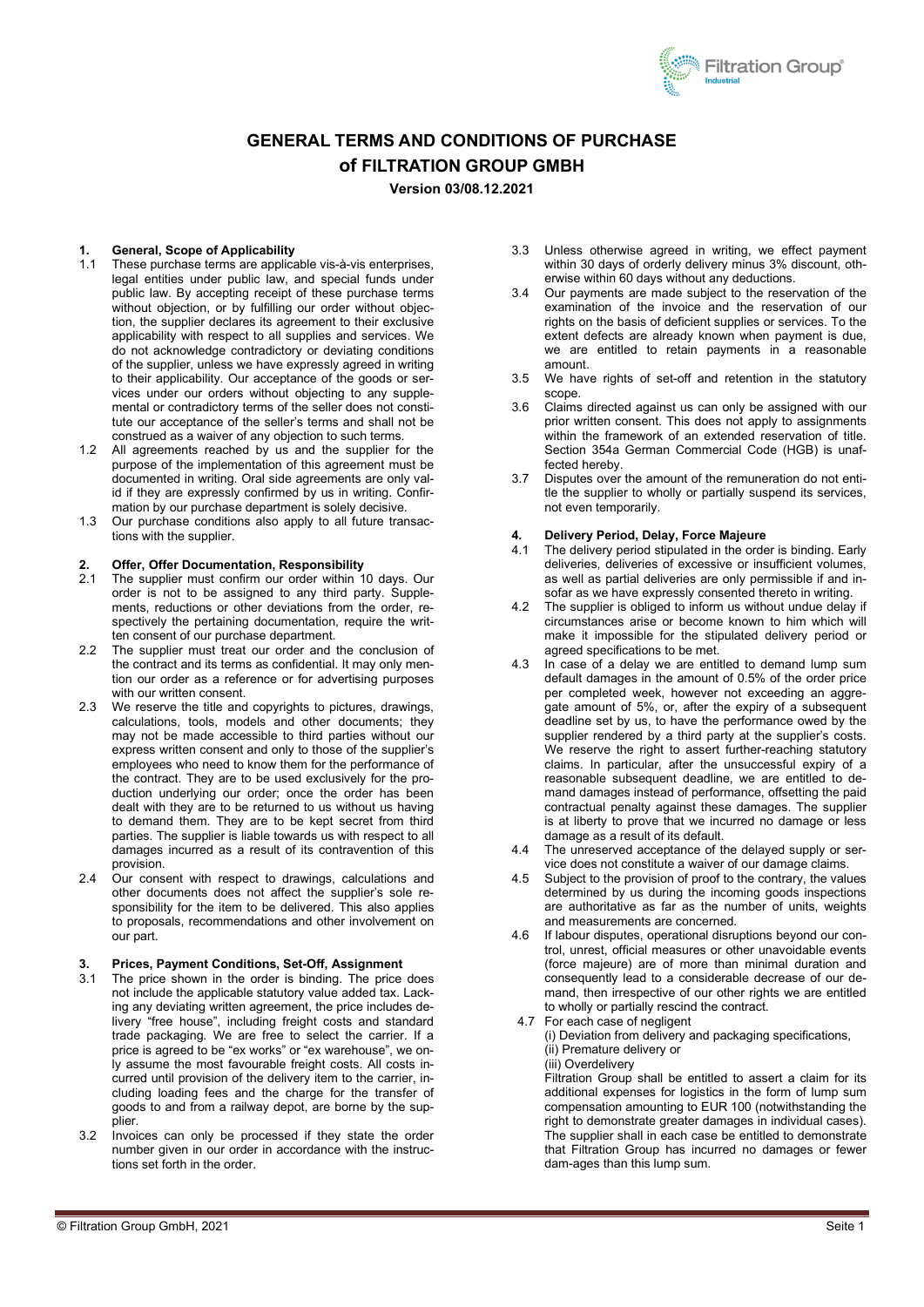

### **5. Transfer of Risk, Delivery and Shipping Documents**

- The risk lies with the supplier until the arrival of the consignment at our company or at the recipient named by us (transfer of risk).
- 5.2 The supplier is obliged to give the order number on all shipping documents and delivery notes. Should it fail to do so, we are not responsible for the delays and/or losses caused thereby and the supplier has to indemnify us accordingly.

# **6. Packaging**

- The supplier shall comply with the requirements of the latest valid Packaging Ordinance.
- 6.2 The supplier shall take back used, empty packaging free of charge. If this is not possible, the supplier shall pay the corresponding, reasonable disposal costs incurred by Filtration Group.

#### **7. Warranty, Recourse**

- 7.1 The supplier warrants that its supplies conform to acknowledged state-of-the-art standards, comply with all the pertinent norms and have the contractually agreed qualities, and that they also fulfil the pertinent safety provisions, have the warranted qualities and are also free from material and legal defects.
- 7.2 We are obliged to check the good for any quality or quantity deviations insofar and as soon as this is expedient in the ordinary course of business. We will notify defects without undue delay upon their discovery. Insofar, the supplier waives the defence of the delayed notification of defects.
- 7.3 Acceptance of the supply or service is always made subject to the reservation of all rights, in particular rights arising from the deficient or delayed supply. If the acceptance of the supply or service is hindered or seriously hampered through circumstances beyond our control, then we are entitled to postpone the acceptance of the supply or service for as long as this situation lasts. If this situation continues for a period of more than four weeks, then the supplier is entitled to rescind the contract; further-reaching claims on the part of the supplier are excluded.
- 7.4 Our claims with respect to material and legal defects are in the full statutory scope. Irrespective hereof, we are entitled to demand from the supplier at our discretion either the remedy of the defect or a substitute delivery, insofar as the supplier is not entitled to reject our choice of subsequent performance pursuant to sec. 439 para. 2 German Civil Code (BGB).
- 7.5 If the supplier does not begin remedying the defect without undue delay upon our demand, we are entitled in urgent cases to take the necessary steps ourselves or to have these steps taken by a third party, after giving the supplier opportunity to comment, at the supplier's expense.
- 7.6 The limitation period for claims based on material defects is 36 months, calculated as of the transfer of risk. We are entitled to any lengthier statutory limitation periods provided in secs. 438, 479 and 634a German Civil Code, in the full scope.
- 7.7 In case of legal defects the supplier also indemnifies us against any claims of third parties. Claims on the basis of legal defects become time-barred in 10 years.
- 7.8 For goods repaired or delivered as replacements within the limitation period, the limitation period agreed here begins anew.
- 7.9 If, as a result of the deficient supply or service, we incur transport costs, infrastructure costs, labour and material costs or costs for incoming goods checks in excess of the norm, then these must be reimbursed by the supplier. The same applies to all expenses which we must bear vis-à-vis our customer on the basis of its claims to subsequent performance.
- 7.10 If we must take back goods manufactured and/or sold by us due to the deficiency of the supply or service on the part of the supplier or if the purchase price demanded by us is reduced as a result of this, respectively if we are faced with other claims on the basis of defects as a result of this, we are entitled to take recourse against the suppli-

er without setting a deadline which would otherwise be necessary.

- 7.11 Irrespective of the provision in point 7.6, our claims pursuant to points 7.9 and 7.10 become time-barred at the earliest 2 months after the time when we have fulfilled the claims of our customers aimed against us, at the latest, however, 5 years after the delivery of the good by the supplier.
- 7.12 If, within 6 months of the transfer of risk, a material defect arises, then it is presumed that this already existed at the time of the transfer of risk, unless this presumption is irreconcilable with the nature of the object or defect.

#### **8. Product Liability, Recall, Indemnification, Insurance Cover**

- 8.1 If product liability claims or any other claims based on the seller's breach of warranties according to Section 6.1 are asserted against us, the supplier must indemnify us against them upon first demand, insofar as and to the extent that the damage has been caused by a fault in the good or service delivered by it. In cases of liability depending upon culpability, however, this only applies if the supplier is at fault. Insofar as the cause of the damage lies within the supplier's sphere of responsibility, it bears the burden of proof insofar.
- 8.2 In the cases described in 7.1 the supplier assumes all costs incurred in this connection, in particular the costs of our legal defence and any recall actions. We will notify the supplier, to the extent possible and reasonable, of the content and scope of such recall actions. We reserve our right to assert further-reaching statutory claims.
- 8.3 Points 7.1 and 7.2 apply correspondingly to the extent product defects have been caused by supplies or services of suppliers or subcontractors of the supplier.
- 8.4 The supplier must adequately insure itself against the risks covered by Section 7.1, including recall actions, and must provide proof of such insurance cover upon demand at any time.

- **9. Intellectual Property** 9.1 The supplier warrants The supplier warrants that no rights of third parties are infringed in connection with its supplies and services. If a third party takes action against us on this basis, the supplier must indemnify us against these claims upon our first written demand.
- 9.2 In the event of an infringement of a patent, trademark, copyright or other proprietary interest by reason of the manufacture, delivery, license, use, or sale of the goods and services supplied or performed by the supplier, the supplier shall, at its own costs, obtain for us a perpetual, royalty-free license with respect to such item, or shall replace or modify the item in a manner satisfactory to us, so as to avoid the infringement without any degradation in performance. Supplier's obligations shall apply even though we furnish any portion of the design or materials or manufacturing processes used by the supplier.

#### **10. Provision of Materials**

- 10.1 Materials, parts, model, containers, special packaging tools, molds, data, drawings, designs and software provided by us remain our property and may only be used for their intended purpose. The processing of materials and the assembly of parts is undertaken on our behalf. It is agreed that we are co-owners in the ratio of the value of the materials provided vis-à-vis the value of the overall product produced therewith; the supplier keeps custody of this shared property on our behalf, free of charge.
- 10.2 The items listed in Section 9.1 shall be marked as our personal property and shall be separately stored and insured by the supplier. The supplier assumes all risk of loss and liability related to such items until they are returned to us. The item shall be used by the supplier only for performing its obligations under this contract and are subject to immediate removal upon our written request.
- 10.3 The supplier shall provide us with all information and documents that the supplier develops in relation to the work or service performed under this contract. Designs, models,